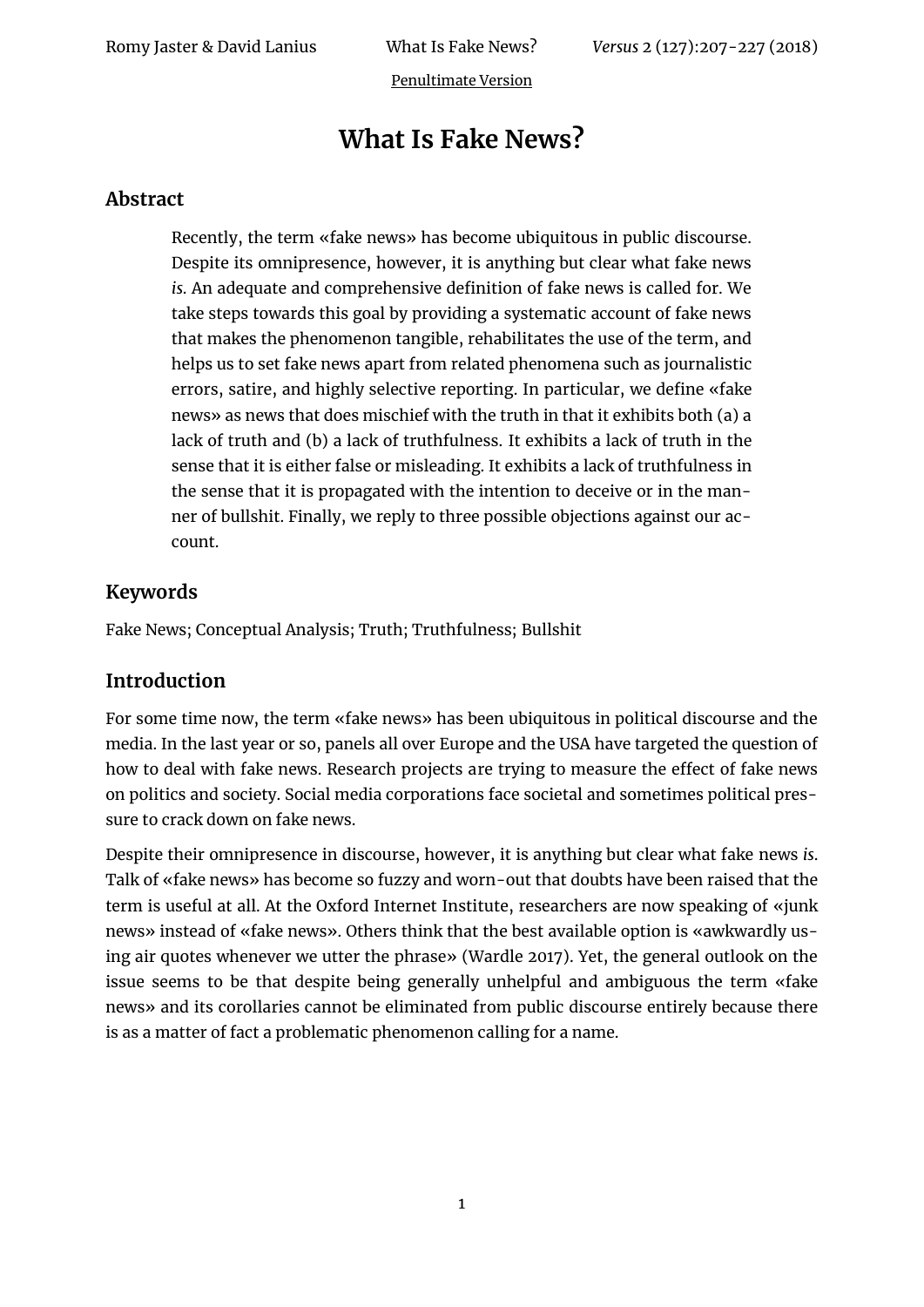Our aim in this paper is to come up with an understanding of fake news that serves three main purposes: it makes the phenomenon tangible, rehabilitates the use of the term, and helps us set fake news apart from other phenomena with which they are often mistaken.<sup>1</sup>

We proceed in three steps. Section 1 develops the definition of fake news. Section 2 sets fake news apart from viral journalistic errors, satire and parody as well as selective reporting. Section 3 considers some objections to our account and offers responses.

Note that we are going to work with a very minimalist notion of «news» throughout the paper. The Oxford Dictionary defines «news» as «newly received or noteworthy information, especially about recent events» and, in a more specific usage as a «broadcast or published report of news» (Oxford Dictionaries 2018: «news»). Along those lines, we will use «news» to refer to any report of typically recent events that is broadcast by media or individuals to address the public. A privately told report about some event will not count as news in this sense because it does not address the public. A blog entry, on the other hand, that is there for everyone to read will qualify as news - even if no one actually reads it.

This entails that both individuals and professional media outlets can publish news. It also entails that fake news is in fact «news» on this minimalist understanding of the term. This is a matter of terminology. We are aware that there are other, more demanding, notions of «news», according to which fake news may not qualify as news. In this paper, we go with what we take to be the everyday usage of «news».<sup>2</sup>

# **1. Fake news - doing mischief with the truth**

 $\overline{a}$ 

What is fake news, then? On the view we will advance in this paper, fake news is news that does mischief with the truth. That is because, as we argue, fake news is characterized by two shortcomings: it lacks truth and truthfulness.<sup>3</sup> More specifically, fake news is either false or misleading (lack of truth) and it is propagated with either the intention to deceive or an utter disregard for the truth (lack of truthfulness). In what follows, we will flesh out this definition.

## **1.1 Lack of truth - False and misleading statements**

A natural place to start when thinking about fake news is to think of fake news simply as *false* news reports. Just think of some paradigmatic cases from 2016 to see that falsity often plays a role.

<sup>&</sup>lt;sup>1</sup> There are quite some proposals for how to understand and define fake news in the literature. However, they offer definitions that are, we argue in this paper, less adequate, comprehensive and systematic than our definition. The most noteworthy proposals are by Rini 2017, Wardle 2017, Dentith 2017 and Gelfert 2018.

<sup>2</sup> We are also not going to dive into the literature on the manifold kinds of fakes (see for instance Eco 1994).

<sup>3</sup> Williams 2002 argues that the values of truth and truthfulness are indispensable to human social interaction. Now, both truth and truthfulness are complex and contested concepts. Note, however, that in this paper we use a minimal notion of truth and that in general this minimal notion of truth could be replaced by a notion of objective evidence. See section 3.3.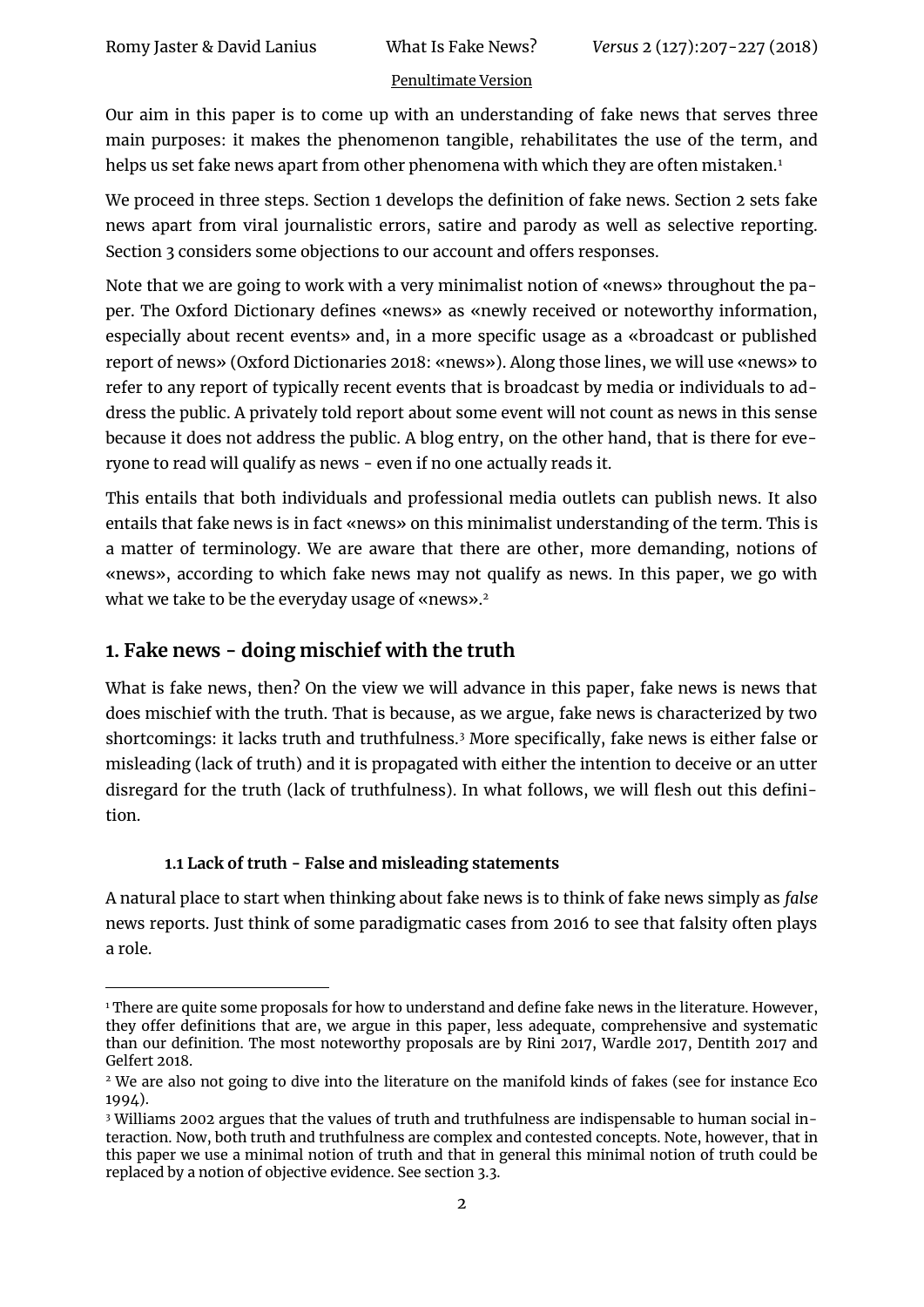- According to the so-called «Pizzagate» conspiracy theory, a number of US restaurants and some members of the Democratic Party were involved in child sex trafficking (Williamson 2016). The fabricated story was quickly picked up by websites like Infowars, Planet Free Will, and the Vigilant Citizen and gained a lot of attention in the media, not least because the case was eventually «self-investigated» by an armed civilian (Carpenter 2016).
- After the German 13-year old girl Lisa disappeared on her way to school (Meister 2016), Russian media outlets began to misreport that Lisa had been kidnapped and raped by refugees.<sup>4</sup> This and related rumors spread long after Lisa came back safe and sound and provably without having been kidnapped or raped. Even though this «news» had some basis in the facts, since Lisa actually went missing, the reports themselves were false.
- In November 2015 a meme was shared on Facebook that Trump told the People magazine in 1998 that he would run for the Republicans in the event of a presidential candidacy because they had the stupidest and most gullible voters. While Trump said a lot of unbelievable things over the years, this meme was in fact just a forgery (Farley 2015).

Examples like these seem to have led some authors to adopt a definition of fake news as false news reports of some kind or other. Thomas Fiedler, dean of *Boston University College of Communication*, holds that fake news is «false information packaged to deceive the public into thinking it was produced by professionals with respect for truth» (Rimer 2017). Hunt Allcott and Matthew Gentzkow define fake news as «news articles that are intentionally and verifiably false, and could mislead readers.» (Allcott and Gentzkow 2017: 213). Neil Levy (although careful to note that he is not giving necessary and sufficient conditions) states that «[f]ake news is the presentation of false claims that purport to be about the world in a format and with a content that resembles the format and content of legitimate media organisations.» (Levy 2017: 20).

But is falsity essential to fake news? What is certainly correct is that fake news somehow misrepresents the facts. Yet, it is important to note that falsity is not the only way in which facts may be misrepresented in a report. What a report states may just as well be *misleading*. A misleading statement, as we are using the term, is a statement that is literally true, but conveys something false.

Suppose a report states the following: «After the refugees arrived, 47 burglaries occurred in the village». Suppose the report does not contain any further relevant information. The statement that is made is simply that 47 burglaries occurred in the village after the refugees' arrival. The statement is literally true if the statement expresses a fact - if it is true that this is the number of burglaries that occurred after the refugees arrived. The statement is misleading, however, if it nevertheless *conveys* something false.

<sup>1</sup> <sup>4</sup> See Wehner 2016 for an account of the events by a German newspaper.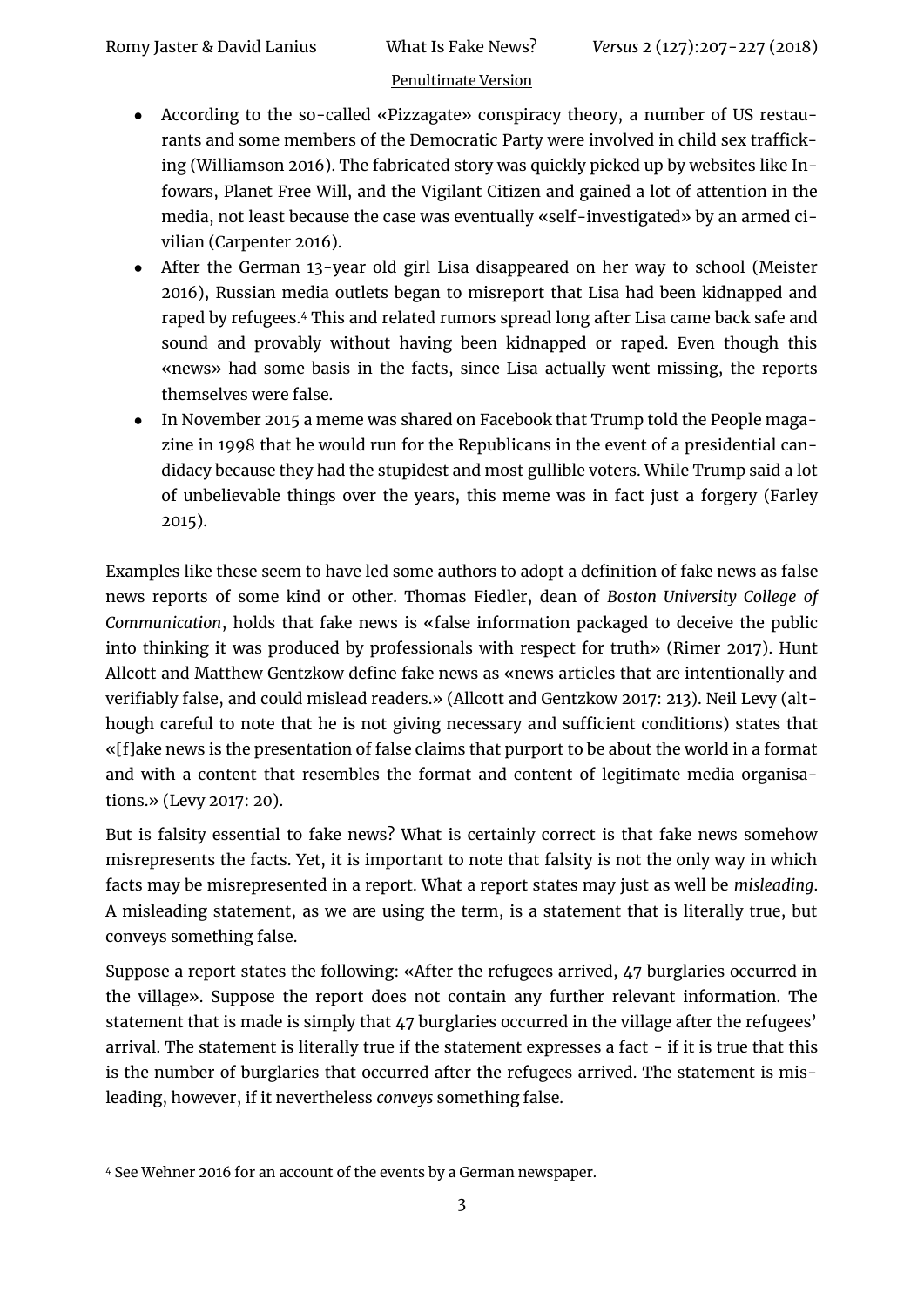This is the case, for instance, if the number of burglaries was just as high before the refugees' arrival. Or, if the number of crimes did go up after the refugees arrived, but there is evidence that the crimes were committed by others than the refugees. In such cases, the report conveys something false: it conveys that the number of crimes went up and that the best explanation for the increase in crimes is that the refugees committed them.<sup>5</sup>

Fake news are often misleading in this sense. A good example is a 2017 report by the US-American online medium *Breitbart* about a commotion of predominantly young foreign men in the German city of Dortmund on new year's eve of 2016. On Breitbart's account, the «mob (...) set Germany's oldest church alight» (Hale 2017).

In one respect, this report is straightforwardly false. The church is not, in fact, Germany's oldest church. However, that is not the interesting bit about the Breitbart story. Because what is true is that there was in fact a fire. A firecracker flew into a net that was part of a scaffolding surrounding parts of the church. The net then caught fire. According to the fire department, the fire was small and easy to extinguish (Konietzny 2017).

In view of these events, it is not straightforwardly false that the group set the church on fire. Nevertheless the report is highly misleading because it conveys that the fire was set on purpose, that the church itself (and not just some net) was alight and that the fire had a significant size. All of that is false. Here we have an instance of a true report that nevertheless misrepresents the facts.

The upshot is that fake news is indeed characterized by what we will call a lack of truth: fake news reports misrepresent the facts. But this lack of truth can come about through the falsity of a news report or, as in the *Breitbart* case, through its misleadingness.

## **1.2 Lack of truthfulness - The intention to deceive and bullshit**

Importantly, however, that is not to say that all false or misleading news reports are in turn fake news. Note that definitions along those lines are quite common. The German online newspaper ZEIT ONLINE, for instance, characterizes fake news as «false reports or news erroneously presented as fact» (ZEIT ONLINE 2018: «fake news», our translation).

Such definitions are highly problematic because they ignore the fundamental difference between fake news and journalistic errors.<sup>6</sup> Journalistic errors occur inevitably in the process of reporting on often intricate matters. That is why reputable print media issue corrections of their mistakes in dedicated sections of each issue. The podcast *This American Life* even went so far to issue an hour-long show dedicated to sorting out their own misreporting on Apple's manufacturing practices in China (Schmitz 2012).

<sup>1</sup> <sup>5</sup> For a discussion of the distinction between what is (literally) said and what is (pragmatically) conveyed, see Saul 2002 or Bach 2012, for example. Cf. also Eco 1979, who offers an account of possibly misleading inferential paths: The author can push the reader to a misleading inference without explicitly saying anything false.

<sup>6</sup> A similar point is also made by Gelfert 2018: 99.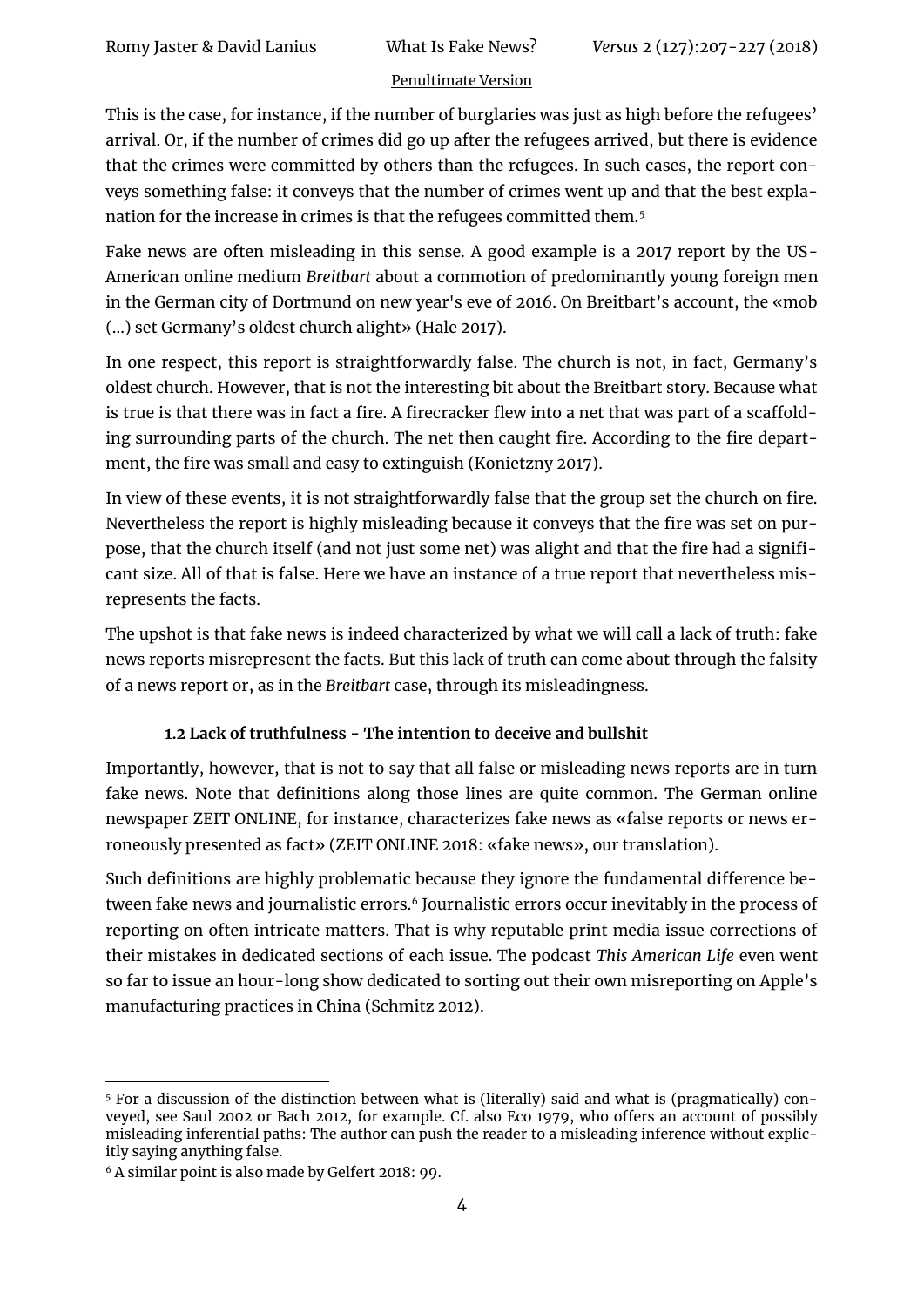$\overline{a}$ 

#### [Penultimate Version](https://philpapers.org/rec/JASWIF)

During the Trump presidency, reputable news outlets have been continuously accused of reporting fake news. But there is a crucial difference between these outlets' reports - even their erroneous ones - and the instances of fake news we looked at in the previous sections: when reputable media issue false or misleading statements, they usually do so inadvertently.

An upright journalist who issues a false statement misses the mark of truth, so to say. The examples of fake news we looked at so far, in contrast, were issued with an *intention* to deceive.<sup>7</sup> They are either blatant lies or deliberately misleading.<sup>8</sup> In both cases, they aim at falsity, not at truth, and thus lack truthfulness. This lack of truthfulness sets fake news apart from journalistic errors. The upright, but mistaken journalist is truthful, while the proponent of fake news is not.

An intention to deceive is not the only way in which a lack of truthfulness may manifest, however. One of the most prominent propagators of fake news might be said to utter false and misleading statements not with any intention to deceive, but because he does not care about truth to begin with. Donald Trump's tweets are quite often so obviously false, misleading or entirely absurd that it is hard to imagine that he tweets them with the intention to deceive anyone. It might be argued that he simply does not bother relating to the truth at all.

The same attitude can be found in the Macedonian villagers who lived of creating fake news in 2016 and earned tens of thousands Dollar by doing so (Silverman and Alexander 2016). From interviews, it has become clear that they did not have any interest in the truth or falsity of their reports. Their goal was not to deceive their audience.

Harry Frankfurt famously coined the term «bullshit» for statements that are made without any concern for the truth. He says:

It is impossible for someone to lie unless he thinks he knows the truth. Producing bullshit requires no such conviction. A person who lies is thereby responding to the truth, and he is to that extent respectful of it. When an honest man speaks, he says only what he believes to be true; and for the liar, it is correspondingly indispensable that he considers his statements to be false. For the bullshitter, however, all these bets are off: he is neither on the side of the true nor on the side of the false. [...] He does not care whether the things he says describe reality correctly. He just picks them out, or makes them up, to suit his purpose. (Frankfurt 2005)

Someone who utters bullshit does thus not care about the truth. Her goal is not to report facts. She only seeks to shape the beliefs and attitudes of her audience. This clearly applies to the Macedonian villagers, who only cared about creating content that would in turn generate as many clicks as possible.<sup>9</sup> Likewise, Trump often uses Twitter without concern for the

<sup>7</sup> The intention to deceive figures in many characterizations of fake news, as we have seen above. See also Rini 2017: E45.

<sup>8</sup> A «lie», according to the Oxford Dictionaries, is an «intentionally false statement» (Oxford Dictionaries 2018: «lie»).

<sup>9</sup> Axel Gelfert, who also notes that the Macedonians were not intentionally deceiving anyone, spells out the problematic aspect about their behavior slightly differently. On his view, what matters is that these propagators «engage in practices that they know, or can reasonably foresee, to lead to the likely for-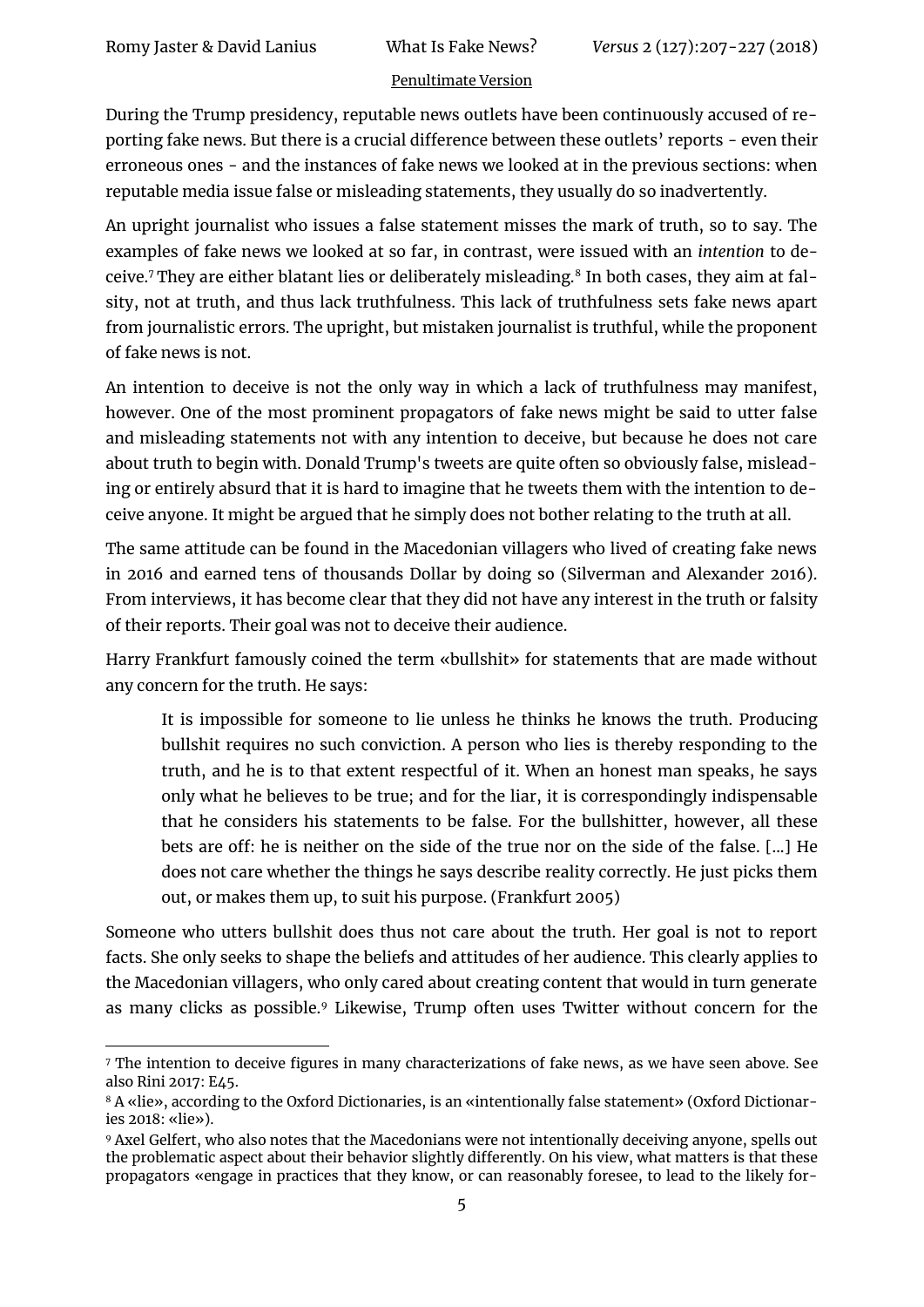truth. In 2015, for example, he claimed to have the world's greatest memory (Tur and Vitali 2015). Frankfurt himself called this statement «farcically unalloyed bullshit» (Frankfurt 2016).

Note that bullshit need not be false. It can also be merely misleading.<sup>10</sup> In February 2017, Trump tweeted: «You look at what's happening in Germany, you look at what's happening last night in Sweden. Sweden, who would believe this?» (Topping 2017). While this tweet is not false, it arguably implied that there had been a terror attack in Sweden. In this case, the statement is literally true (something did in fact happen that night in Sweden), while it conveys something false (there was no terror attack). Thus, the tweet is an example of misleading bullshit.<sup>11</sup>

## **1.3 Defining fake news**

1

Fake news can thus be seen as a special species of disinformation (Fallis 2015).<sup>12</sup> Fake news reports exhibit a lack of truth, but they need not be literally false – they may just be misleading in that they state something that is literally true, but conveys something false. We also saw that not all false or misleading news reports are in turn fake news. This is clear from the fact that inadvertent journalistic errors should clearly not qualify as fake news. What turns false or misleading statements into fake news is a lack of truthfulness: fake news go along with the intention to deceive or bespeak a disregard for the truth, in which case they fall into the category of bullshit.

On the basis of these findings, we can now formulate a definition of fake news. Fake news is news that does mischief with the truth in that it exhibits both (a) a lack of truth and (b) a lack of truthfulness. It exhibits a lack of truth in the sense that it is either false or misleading. It exhibits a lack of truthfulness in the sense that it is propagated with the intention to deceive or in the manner of bullshit.

mation of false beliefs on the part of their audience» (Gelfert 2018: 107f.). We take this to be an essentially correct description of the Macedonians' capacity to anticipate their actions' consequences. Yet, we take it that they can only reasonably foresee their actions' negative impact because they are, in fact, bullshitting. Since bullshit will often be false or misleading, the bullshitter can reasonably foresee that her act is likely to result in the formation of false beliefs.

<sup>&</sup>lt;sup>10</sup> In fact, bullshit can theoretically even be true. What matters for a statement to be bullshit is merely the utter disregard of truth, as pointed out by Frankfurt.

<sup>&</sup>lt;sup>11</sup> It is notoriously hard to detect bullshit and to distinguish it from deliberate deceptions, because it is notoriously hard to know the speaker's intentions. Trump, for instance, is presumably uttering bullshit quite often, but it is hard to know for sure. Frankfurt thinks that «bullshitting constitutes a more insidious threat than lying does to the conduct of civilized life» because the norm of truth itself is at stake (Frankfurt 2008: 4). For our purposes, however, it is not particularly important to know for sure whether a particular news report is a deliberate deception or bullshit. Both are clear instances of fake news.

<sup>12</sup> Some have even tried to define fake news with respect to the sort of information it provides. See, for instance, Oremus 2017, who claims that fake news is «information that is designed to be confused with legitimate news, and is intentionally false.» Cf. also Floridi 2011 for a discussion on information more generally.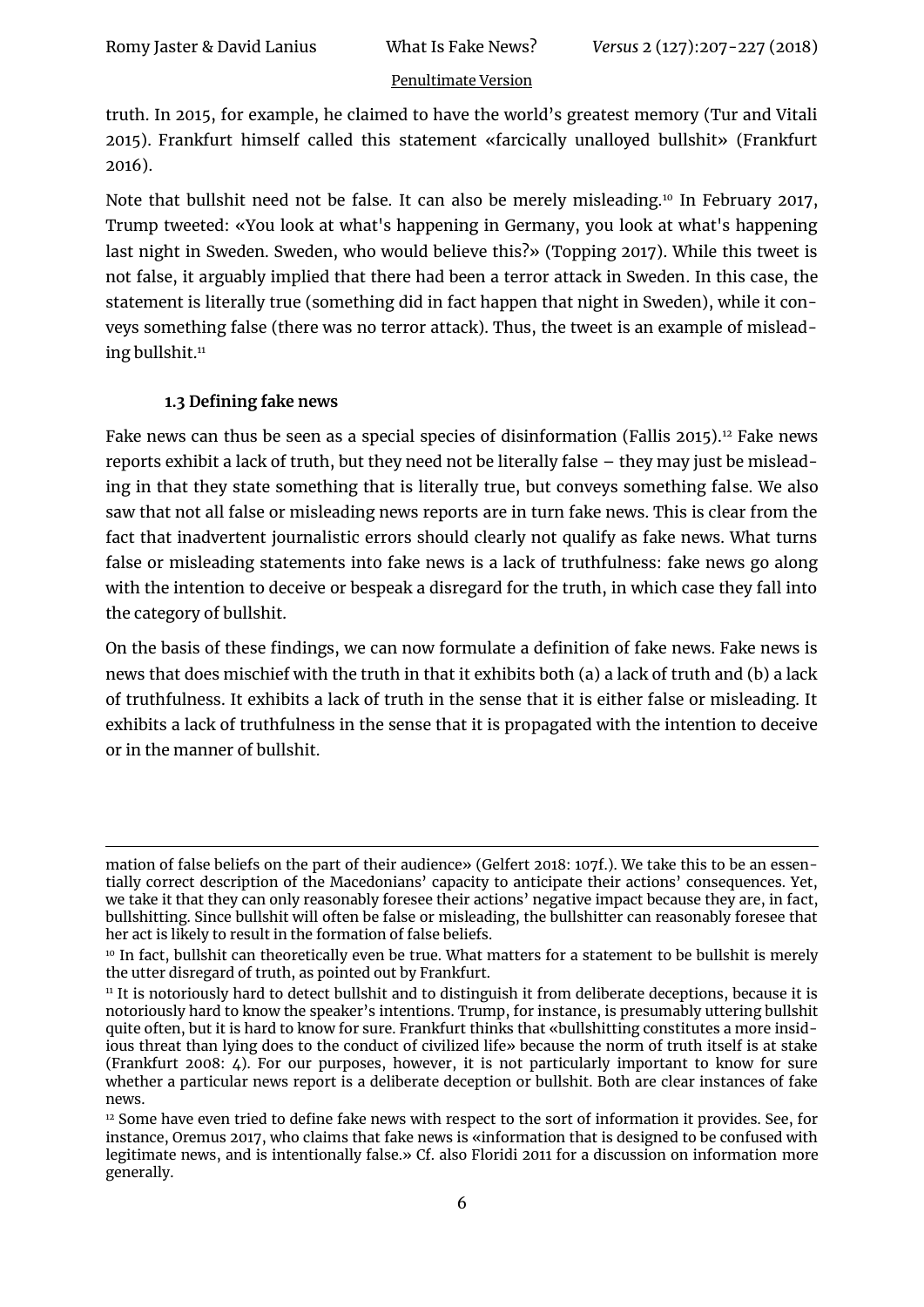Here is a matrix illustrating the four ways in which fake news does mischief with the truth, with one example for each.<sup>13</sup>

|                                                      |                                             | <b>LACK OF TRUTH</b>                                 |                                                                                |
|------------------------------------------------------|---------------------------------------------|------------------------------------------------------|--------------------------------------------------------------------------------|
|                                                      |                                             | <b>False statements</b>                              | True, but misleading state-<br>ments                                           |
| <b>LACK</b><br>0F<br><b>TRUTH-</b><br><b>FULNESS</b> | <b>Intention</b><br>to deceive              | Lies<br>Pizzagate hoax                               | Breitbart's report on young<br>foreign men burning down a<br>church in Germany |
|                                                      | <b>Bullshit</b><br>(no regard<br>for truth) | Trump's claim to have the<br>world's greatest memory | Trump's implication about a<br>terror attack in Sweden                         |

## **2. Other problematic news**

In this section, we will set fake news apart from three other ways in which news reports may be problematic that are easily conflated with fake news proper.

### *Case 1: Journalistic errors gone viral*

Clearly, fake news is not to be conflated with journalistic errors. But what if a piece of inadvertently false or misleading news goes viral? In 2002, the BBC reported a hoax about the extinction of blond hair within the next 200 years as fact (BBC News 2002). The report was repeated by several other media outlets and many readers were led to believe that the report was actually true.

Nevertheless, it would be a mistake to think that just because a false news report goes viral it thereby becomes fake news. Just as we should allow for fake news reports that do not go viral, we should allow for false news reports that *do* go viral, but are not fake news. There is a difference between fake news and merely mistaken news, and this difference should not be distorted by the news report's reach.

To use an analogy, note that there is a difference between false, but widely shared scientific claims such as the long-held view that combustible objects contain a substance that went by the name «phlogiston» on the one hand and fake science on the other.<sup>14</sup>

<sup>1</sup> <sup>13</sup> Note that pictures can be used to do mischief with the truth in very analogous ways: a photomontage depicts an event that has not happened and thus corresponds to a literally false statement. The pictorial analogy to literally true, but misleading verbal statements is a cropped picture which shows an event that has happened, but conveys something false by cutting out relevant aspects of the scenery. A photomontage or a misleading cropped picture that is published with the intention to deceive or in the manner of bullshit can therefore be taken as instances of fake news as well.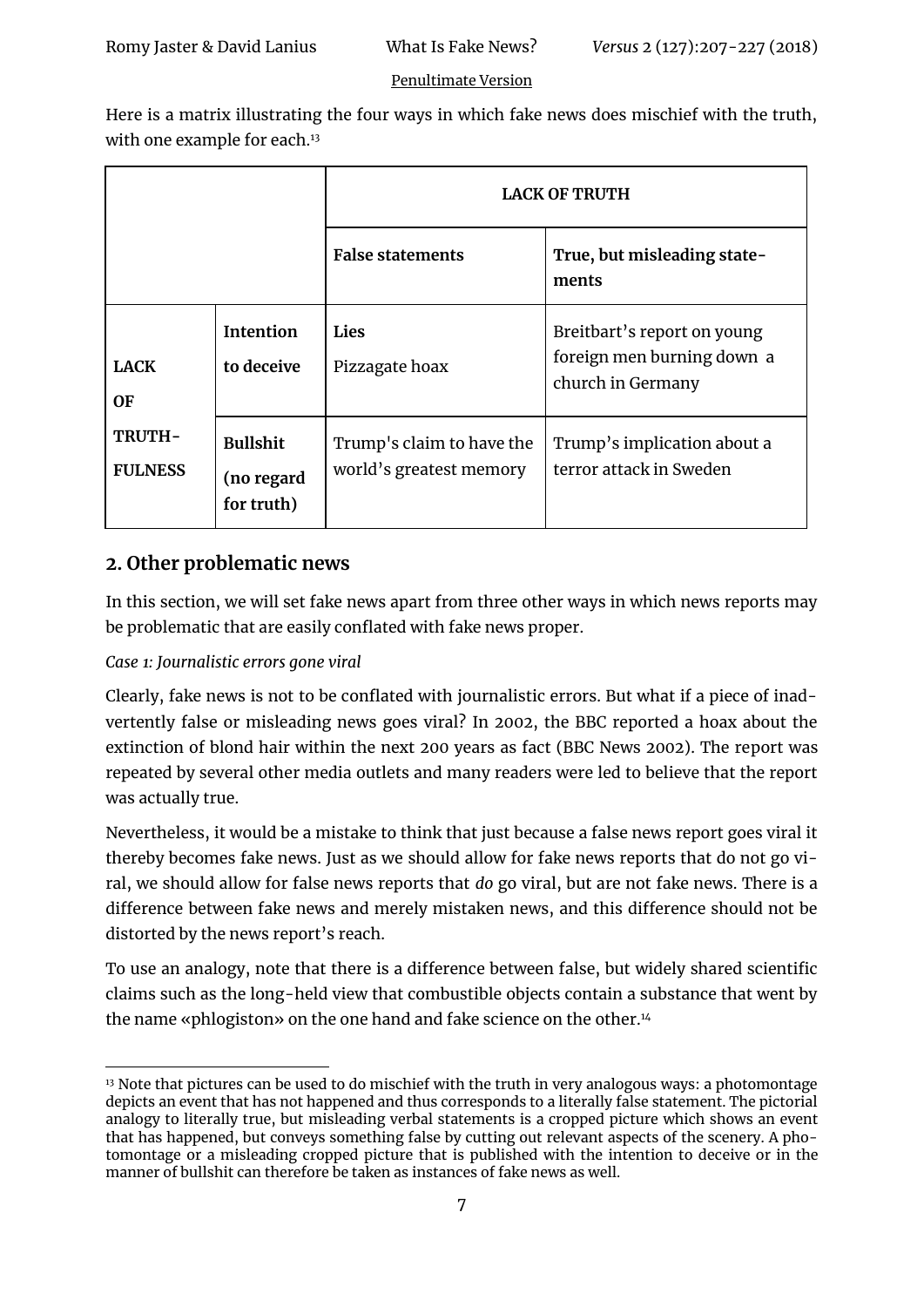#### *Case 2: Satire and parody*

Some forms of satire and parody are sometimes called «fake news».<sup>15</sup> Moreover, people often have trouble telling satire apart from real news, thus being mislead by its satirical content.<sup>16</sup> Nevertheless, satire and parody are rather different from fake news. For while satire and parody often contain falsehoods, they do not instantiate a lack of truthfulness in the sense specified above: they do not instantiate an intention to deceive nor are they instances of bullshitting. Shows like the *Daily Show* or websites like the *Postillon* make jokes and use irony *against the background of the truth*. Their goal is not to deceive or influence people by doing so. In fact, knowledge of the truth on the receivers' end is a necessary ingredient for satire to work in the first place.<sup>17</sup>

Yet, of course, there is a good sense in which the Daily Show *is* a fake news show. It is a fake in the sense of a satirical imitation - of a news show. The adjective «fake» qualifies «news show» here. It is not, however, a fake news show in the sense of a show broadcasting *fake news*.

#### *Case 3: Highly selective reporting*

Sometimes, news are considered fake because they report highly selectively on certain events. Yet, it would be wrongheaded to think of each selective report as fake news. If the report is true and does not convey something false, then it is not an instance of fake news. We do not have to overstretch the fake news label to mark out problems that have a name already.<sup>18</sup>

Note, however, that some instances of fake news are indeed based on highly selective reporting. If news outlets *systematically* spread only a certain kind of information about a certain topic and thereby convey something false, they can be said to spread fake news. Consider the case of a blog that focuses exclusively or primarily on crimes committed by Muslims. None of

<sup>1</sup> <sup>14</sup> There are numerous cases of fake science in the not so recent past, denying the truth of, for instance, scientific findings linking smoking to lung cancer, coal smoke to acid rain, or chlorofluorocarbons to the ozone hole - which have been documented in great detail and accuracy by Oreskes and Conway 2012.

<sup>15</sup> See for example Holt 2007.

<sup>&</sup>lt;sup>16</sup> Not even news agencies are immune to this kind of error. In 2012, the Iranian news agency Fars took up The Onion's story of Ahmadinejad being more popular than Obama and reported it as truth (McGreal 2012).

<sup>&</sup>lt;sup>17</sup> Another way of putting this is by saying that satire and parody are not set in what we can call a «warranting context» (Saul 2012: 19). A warranting context is one in which sincerity is expected: «If one warrants the truth of a statement, then one promises or guarantees, either explicitly or implicitly, that what one says is true» (Carson 2006: 294). News are by their very definition set in a warranting context, since their function is to inform about (recent) events. In the case of parody and satire, in contrast, sincerity is the opposite of what is expected. Sincerity is also not what governs contexts in which someone makes a joke or performs an act on stage. In neither of these contexts, anyone promises or guarantees that what they say is true - not even implicitly.

<sup>18</sup> A similar point can be made with respect to the phenomena of «framing» and «spinning». Of course, stereotypes can be reinforced and associations can be roused by framing news reports in a certain way or by giving them a certain spin. This can result in a deliberately misleading message (and thus, on our account, fake news), but usually it is not. Framing and spinning are simply techniques that can be used to mislead, they are not by themselves instances of fake news.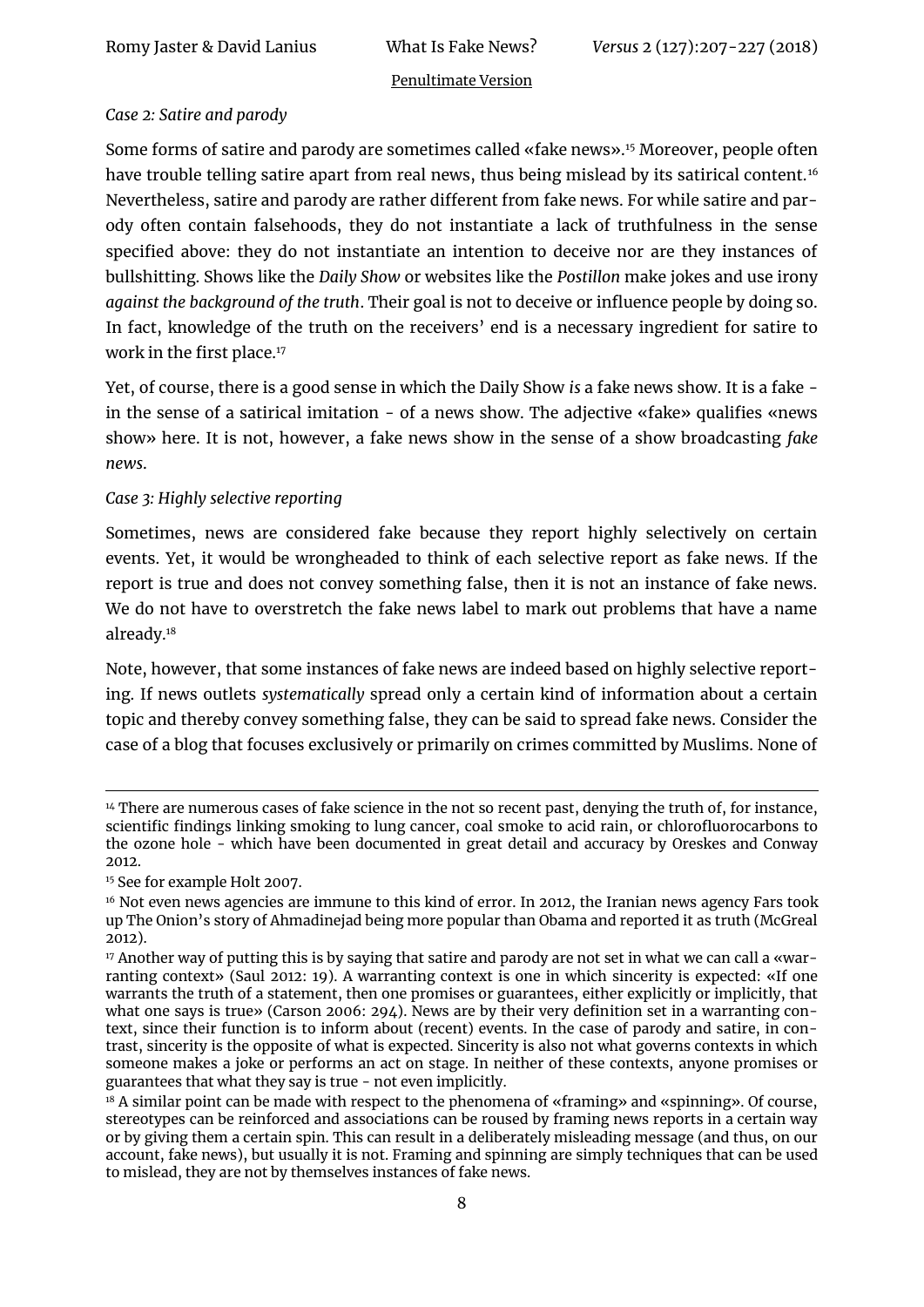its reports is literally false or by itself misleading. But, taken together, the reports become misleading because the communicative content of the reports  $-$  in the context of the whole blog – is false, since they implicate that Muslims are *particularly* criminal (which is arguably false).

The point here is that a series of reports about crimes by Muslims carries different implications than an individual report on a particular crime, because it suggests a pattern. If this is done in a deceitful manner or without regard for the truth, highly selective reporting can be said to be an instance of fake news.

## **3. Objections and replies**

We would like to raise three worries concerning our account of fake news and respond to them.

## **3.1 «Fake news» as a discursive weapon**

The first worry points to the political dimension of the term «fake news» and takes the following form: on the proposed account, fake news is analyzed in purely descriptive terms. However, «fake news» has always been used politically. «Fake news» is a discursive weapon, invented and used to *do* politics rather than *describe* reality.<sup>19</sup> Against this background, one might even argue that the whole project of defining fake news – of coming up with a characterization of what fake news *is* and how to identify it – will inevitably fail to capture the concept's core.

Note, however, that «fake news» as we have defined it does in fact have moral import. Our definition is descriptive in the sense that it provides truth conditions for statements about fake news and renders them principally verifiable. At the same time, however, it is part of the truth conditions of fake news statements that the propagator of fake news exhibits a highly problematic attitude towards truthfulness. Our account thus entails that statements like «This is fake news» are strong accusations against the fake news' propagator.

In view of this fact, the concept of fake news is morally laden and resembles concepts such as «racist», «cheating» or «terror organization». Such concepts have also been called «*thick*  concepts»: they have descriptive content and are evaluatively loaded at the same time.<sup>20</sup> We can state truth conditions for statements containing such concepts and check whether each statement correctly describes reality. Yet, the statements «Jane is a racist», «Bill cheated on Mary» and «ISIS is a terror organization» also have moral import. And so does the statement «This report is fake news».

<sup>1</sup> <sup>19</sup> Matthew Dentith, for instance, while also proposing a definition of «fake news», emphasizes the centrality of claims like «This is fake news» in political discourse. Specifically, he says that «the allegation something is fake news is a *rhetorical device*, one designed to cast doubt on what would otherwise be some received story» (Dentith 2017: 67; his emphasis).

<sup>20</sup> See, for an introduction of thick concepts, Williams 1985. See, for a critical overview, Eklund 2011.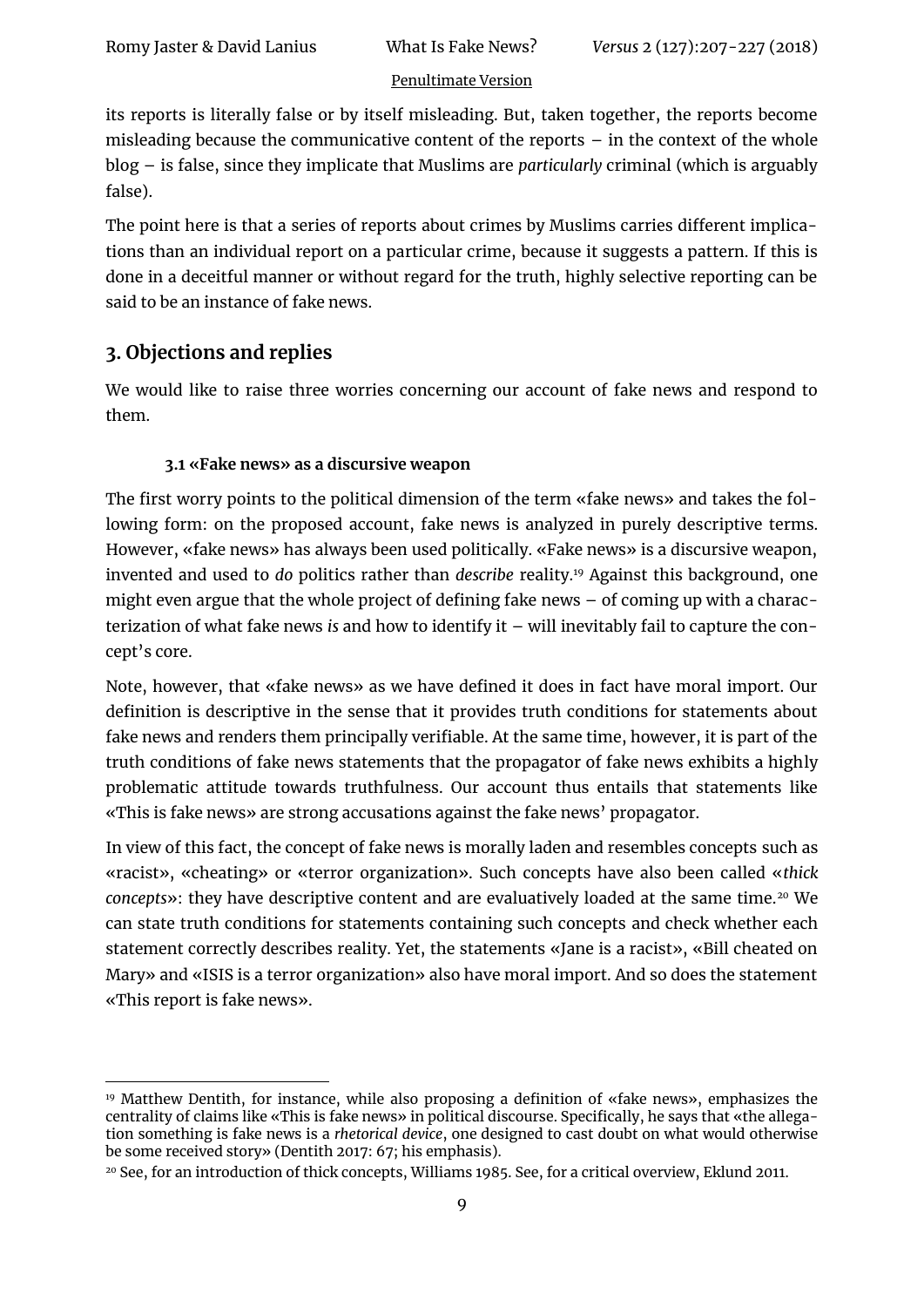The upshot is that «fake news» can indeed be seen as a discursive weapon. It is sometimes even used entirely pejoratively and devoid of descriptive meaning, similarly to swear words as, for instance, «douche». But this does not entail that «fake news» does not *also* have a descriptive content, which can be analyzed and defined – analogously to other pejorative *thick concepts* such as «racist» or «cheating».

## **3.2 The definition's lack of practicality**

The second worry we would like to address points to the fact that a lack of truthfulness, i.e. an intention to deceive or the attitude characteristic for bullshit, can only be identified by identifying the intentions of a news report's propagator. And this, the worry goes, makes the definition of fake news useless for practical purposes. We strive for a definition of fake news because we want to measure its effect on society, craft legislation to eliminate it from social media or sue propagators of fake news for the damage they impose on societies. This would call for an understanding of fake news that puts the marks of fake news out in the open for everyone to see. Our definition, however, locates one of its crucial characteristics – the lack of truthfulness – in the inaccessible minds of people.

We have two replies to this worry. First, the problem is smaller than it seems. We rely on our knowledge of other persons' intentions in other, very practical, contexts as well. In the Anglo-Saxon world, there is a juridical distinction between voluntary and involuntary manslaughter. Likewise, German law distinguishes between what is called «Mord» and «Totschlag» based on the perpetrator's mindset.

In both cases, the level of penalties depends crucially on the judge or jury's verdict. Not always is the matter clear. But, very often, there is strong evidence for a particular matter of fact. If the perpetrator is bankrupt and the heir of the victim's fortunes, then this provides evidence for her motives in killing the victim. The upshot is that we can gain insights into the mental states of others not just by their reporting on them. Evaluating their behavior and the circumstances in which they act often provides sufficient evidence for practical purposes. And this is the case when it comes to dealing with fake news, too.

Secondly, and more importantly, the problem is one of the phenomenon itself and not of our definition. One of the key insights that needs to be reflected in any account of fake news is the fundamental difference between fake news and journalistic errors. This difference is located on the dimension of the agent's intentions. What sets fake news apart from journalistic error is the attitude towards truth (i.e., the propagator's truthfulness) with which the report is put into the world.

Note that the importance of the distinction between journalistic errors and fake news is amplified, not curtailed, when it comes to practical questions. Many think that the propagation of fake news should be liable to legal prosecution. But, surely, this measure would be deeply problematic when it comes to an inadvertently false news report put forward by a journalist who simply got it wrong.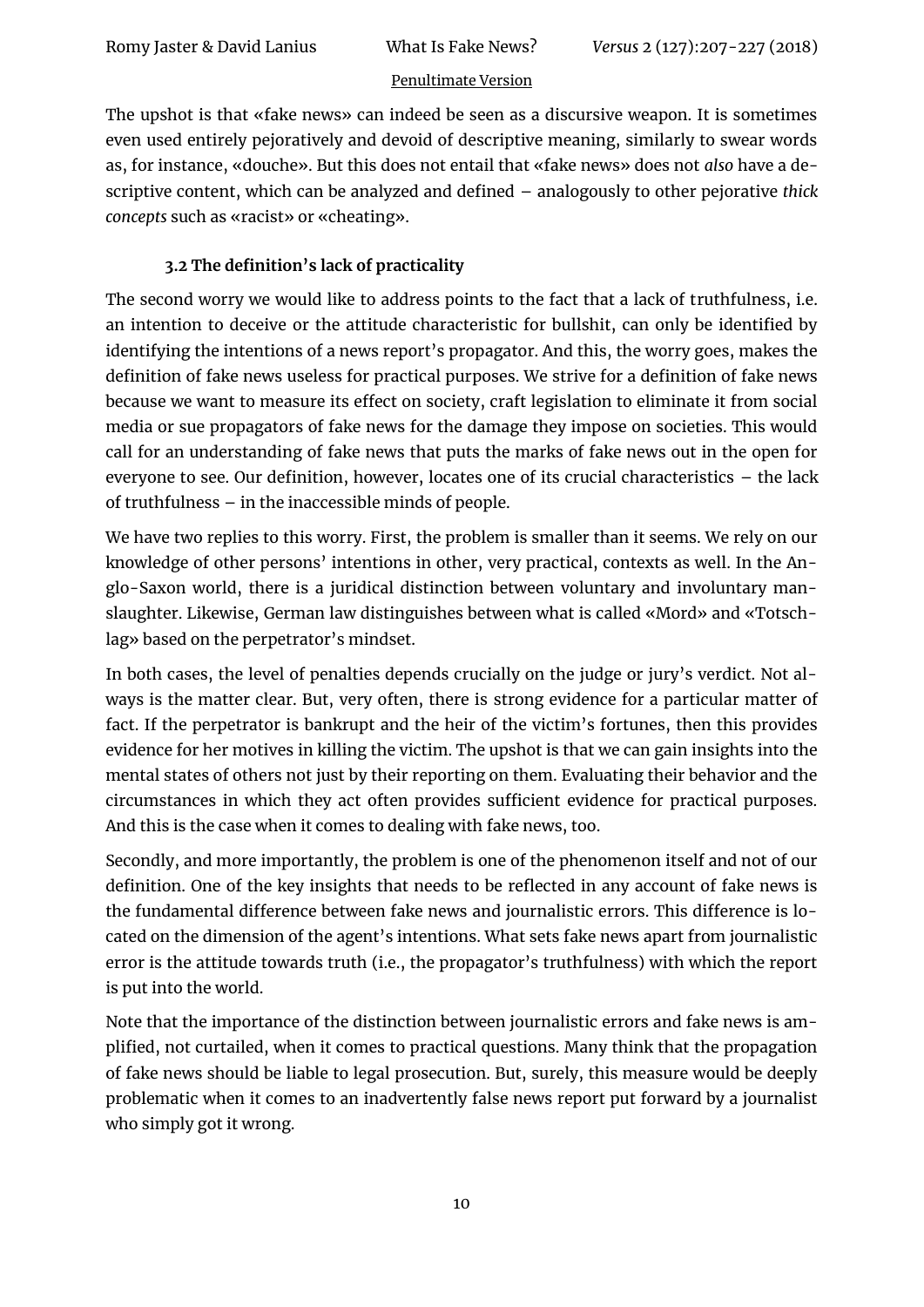Thus, if we want to distinguish between journalistic errors and fake news – which we most certainly should, we will have to build some reference to the agent's intentions into the definition of fake news. It is therefore part of the problem of fake news that it is not always easy to identify – it is not a problem of the definition we proposed in this paper.

## **3.3 True fake news and the role of evidence**

On the account we presented, fake news manifests a lack of truth by being either false or misleading. What it cannot be, on our account, is being true. At first sight, this seems obvious. Fake news are fake, after all. And, in part, what makes them fake is their lack of truth. But is this really a necessary condition? Consider the following thought experiment.

Suppose *Russia Today* fabricates a news story about Hillary Clinton: according to the story, Clinton committed tax fraud. The authors of the report take it to be false and propagate the story with the intention to deceive and spread disinformation. As it happens, however, Clinton has in fact committed tax fraud. The story turns out true; it is neither false nor misleading. Is the *Russia Today* report fake news or not? If it is, falsity and misleadingness are not as essential to fake news reports as our account states. The «fake» in «fake news» points to something other than the misrepresentation of reality.

At first sight, cases as the one we just described seem outlandish. But are they really? Long before Snowden, conspiracy theories about the NSA abounded. Later, these very reports turned out true. Of course, many conspiracy theorists really believed in their theories and did not propagate them with any intention to deceive or in the manner of bullshitting. Yet, it is not hard to imagine that foreign agents, who did not believe these theories to be true, jumped on the bandwagon and propagated the reports they took to be false with the intention to deceive and spread disinformation. Suppose these reports existed and later turned out true. Do they constitute cases of fake news? If so, then fake news can apparently be true. What are we to make of such cases?

We reject the notion of true fake news and thus commit to the view that both the tax fraud and NSA case are not instances of fake news proper. Why, then, do these cases appear to be fake news? On our view, this has to do with the fact that they are instances of something rather similar to fake news. They are instances of *attempts* to spread fake news. Yet, the attempt to do something and the actual doing of it need to be kept apart and are, in fact, kept apart in our common sense accounts of other problematic behaviors that society is inclined to sanction.

Think of lying or murdering. When it comes to such actions, we distinguish very carefully between the attempt to perform the action and its actual performance. In most legal systems, they are sanctioned very differently. The attempt to murder someone is strikingly less punishable then its successful execution. Likewise in the case of lying. If a person has the belief that p is false and says that p in order to make someone else believe that p, she tried to lie. But it can always turn out that p is true after all. The person then failed to lie because what she accomplished was not what she wanted, namely that the other person believes the false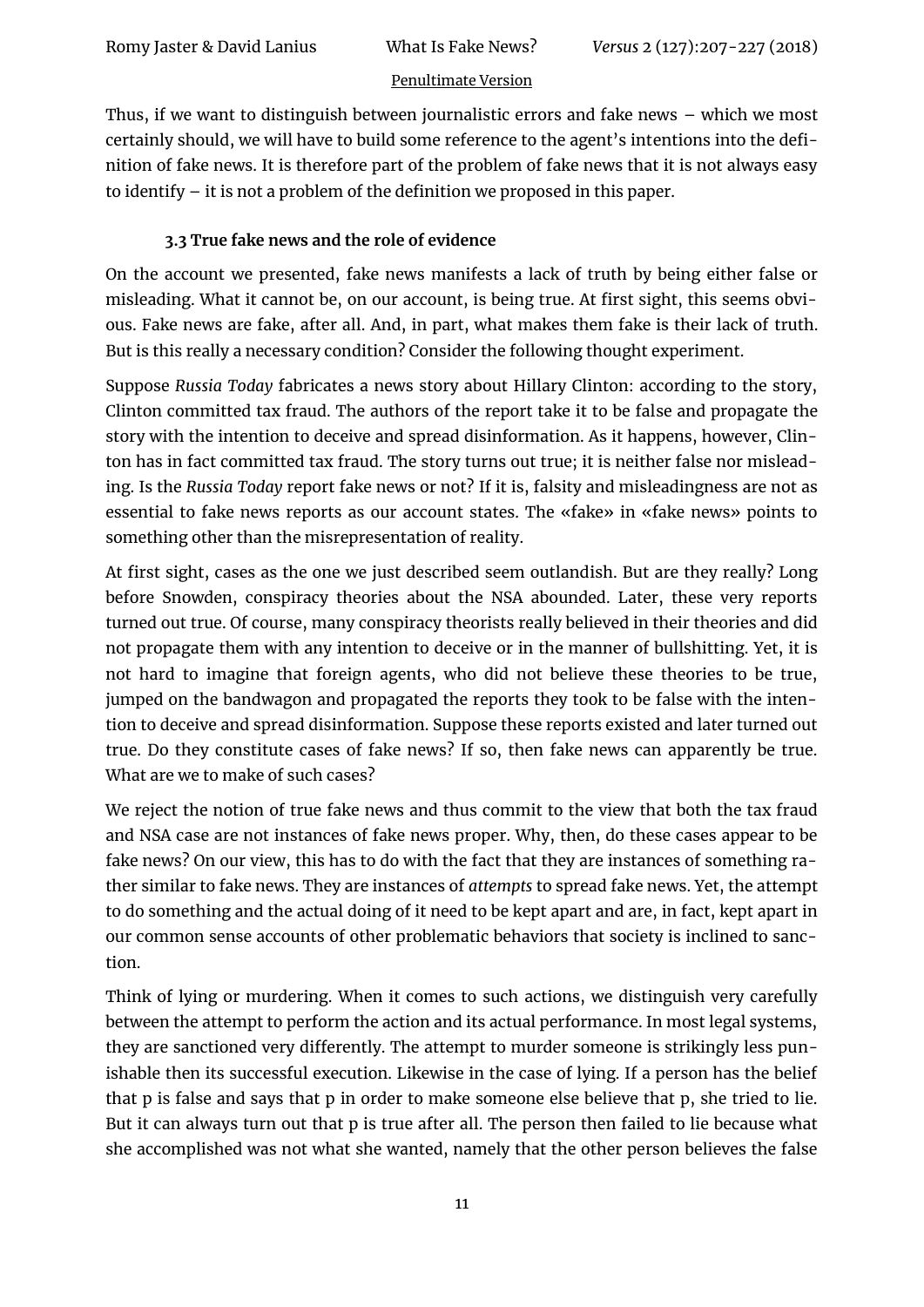proposition p. In cases like this, as in the case of murder, we are inclined to sanction the culprit significantly less harshly. In the case of lying, punishment is often omitted entirely.

We can draw the same distinction in the tax fraud and NSA case. While the propagators of such reports had the intention to deceive and propagate a false report, they did not succeed. On our account, this can be expressed by saying that they attempted to spread fake news, and failed. We take this to be a merit of our account, which is quite in line with the fact that our sanctioning practice would presumably treat the tax fraud and NSA case differently from cases in which the reports were actually false. Treating such cases as *attempts* to spread fake news and not as the actual *spreading* of fake news accounts for this practice, and it does so by treating the cases in analogy to our practice of sanctioning attempts and actual performances of lying and murdering, respectively.

Moreover, consider the alternatives. The only way to accommodate the tax fraud and NSA examples is by omitting any reference to factivity. The easiest way to do so is by dropping the lack of truth requirement in our definition. Fake news will then simply turn out to be news reports that are propagated either with an intention to deceive or by bullshitting. The accidentally true conspiracy theories about the NSA are then clear instances of fake news, since they are propagated with an intention to deceive.

However, this definition is then too broad because yet other cases will also count as fake news – cases we do not consider fake news at all. For instance, consider that Trump is bullshitting about his popularity on Twitter and through his press agents. Assume that he does not know anything about his actual degree of popularity; he is simply making assertions to impress the public and present himself as popular. However, his assertions turn out to be true. It seems rather counterintuitive to call assertions «fake news» that do not spread falsehoods, do not harm anyone and are not even intended to harm anyone.

In reaction to this counterexample, we could modify our definition again. We could drop the bullshit condition, narrow down the definition even further, and state that fake news is simply news that is propagated with an intention to deceive.

Unfortunately, this is not viable either because on this account another paradigmatic example of fake news would not count as fake news anymore. Think of the Macedonian villagers, which propagated fake news about the Democratic Party during the election campaign in the USA in 2016. The villagers did not have an intention to deceive. They wanted to make profit and condoned that some people would end up with false believes. A definition that does not take into account cases like this one would surely not be an adequate definition of fake news.

There is another alternative altogether. We could transform the condition of truth into one of evidence, while retaining the condition of truthfulness.<sup>21</sup> Fake news would then be news reports that lack truthfulness (by being propagated either with an intention to deceive or with

j <sup>21</sup> Note that Aaron Quinn has presumably proposed something along those lines, by saying that the evidence that the news propagator relies upon «must be sufficient to form a justified opinion that the information [to be propagated] is probably true; that is, it must be sincere and accurate within the means of verification available to the journalist at the time» (Quinn 2017: 26).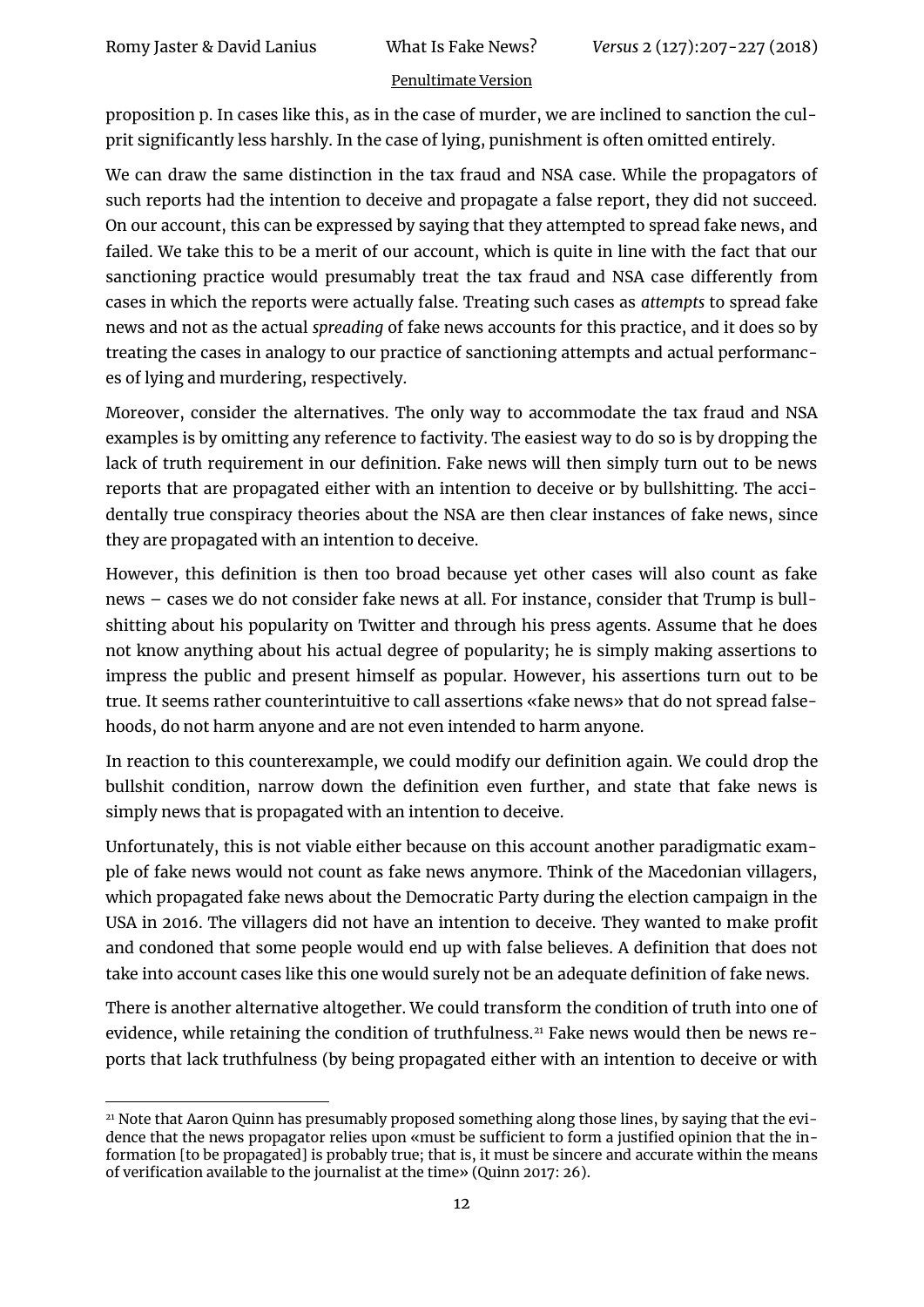no regard for the truth) and lack evidence (by not appropriately being based on evidence). This new definition would redefine the notion of «fake news» entirely, changing the debate's current focus from false reports to rumors.<sup>22</sup> Interestingly, this definition would result in the same reports being labelled as fake news as our original definition. Hence, this is, we take it, a matter of choice about what concept of *fake news* is more appropriate and useful.

We consider our original definition to be better suited to capture the current usage and understanding of «fake news», since most participants of the public debate are deeply concerned with the truth and falsity of news reports (or their accuracy in depicting facts). However, from a purely theoretical point of view, the definition based on lack of truthfulness and evidence might be conceptually superior. For reasons of practicability and the term's current usage and understanding, we stick to our original definition, even though we recognize the possibility of this alternative definition.

In conclusion, having considered the possibility of true fake news and alternative definitions of fake news, it seems very reasonable to treat cases such as the accidentally true and maliciously propagated conspiracy theories about the NSA not as cases of fake news. Just as the failed attempt to murder someone is not the same as committing murder, the failed attempt to spread fake news is not the same as propagating fake news. Fake news exhibits both a lack of truth and a lack of truthfulness.

#### **Bibliography**

ALLCOTT, H. & GENTZKOW, M.

2017 «Social Media and Fake News in the 2016 Election», *Journal of Economic Perspectives* 31(2), 211–236.

#### BACH, K.

2012 «Saying, Meaning, and Implicating». In: Keith Allan und Kasia Jaszczolt (eds.), *Cambridge Handbook of Pragmatics,* Cambridge: Cambridge University Press, 47-68.

#### BBC NEWS

2002 «Blonds to die out in 200 years», *Bbc.co.uk,* available online: <http://news.bbc.co.uk/2/hi/health/2284783.stm> (Last visited on April 5, 2018).

#### CARPENTER, L.

1

2016 «Armed Man Charged After ‹Self-Investigating› Pizzagate Conspiracy», *The Guardian*, available online: [https://www.theguardian.com/us-news/2016/dec/05/washington](https://www.theguardian.com/us-news/2016/dec/05/washington-pizza-child-sex-ring-fake-news-man-charged)[pizza-child-sex-ring-fake-news-man-charged](https://www.theguardian.com/us-news/2016/dec/05/washington-pizza-child-sex-ring-fake-news-man-charged) (Last visited on April 5, 2018).

<sup>22</sup> Cf. the Merriam Webster's entry on «rumor», in which «rumor» is defined as «talk or opinion widely disseminated with no discernible source» and «a statement or report current without known authority for its truth». Cf. also Sunstein 2014 as well as Keil and Kellerhoff 2017: 13ff.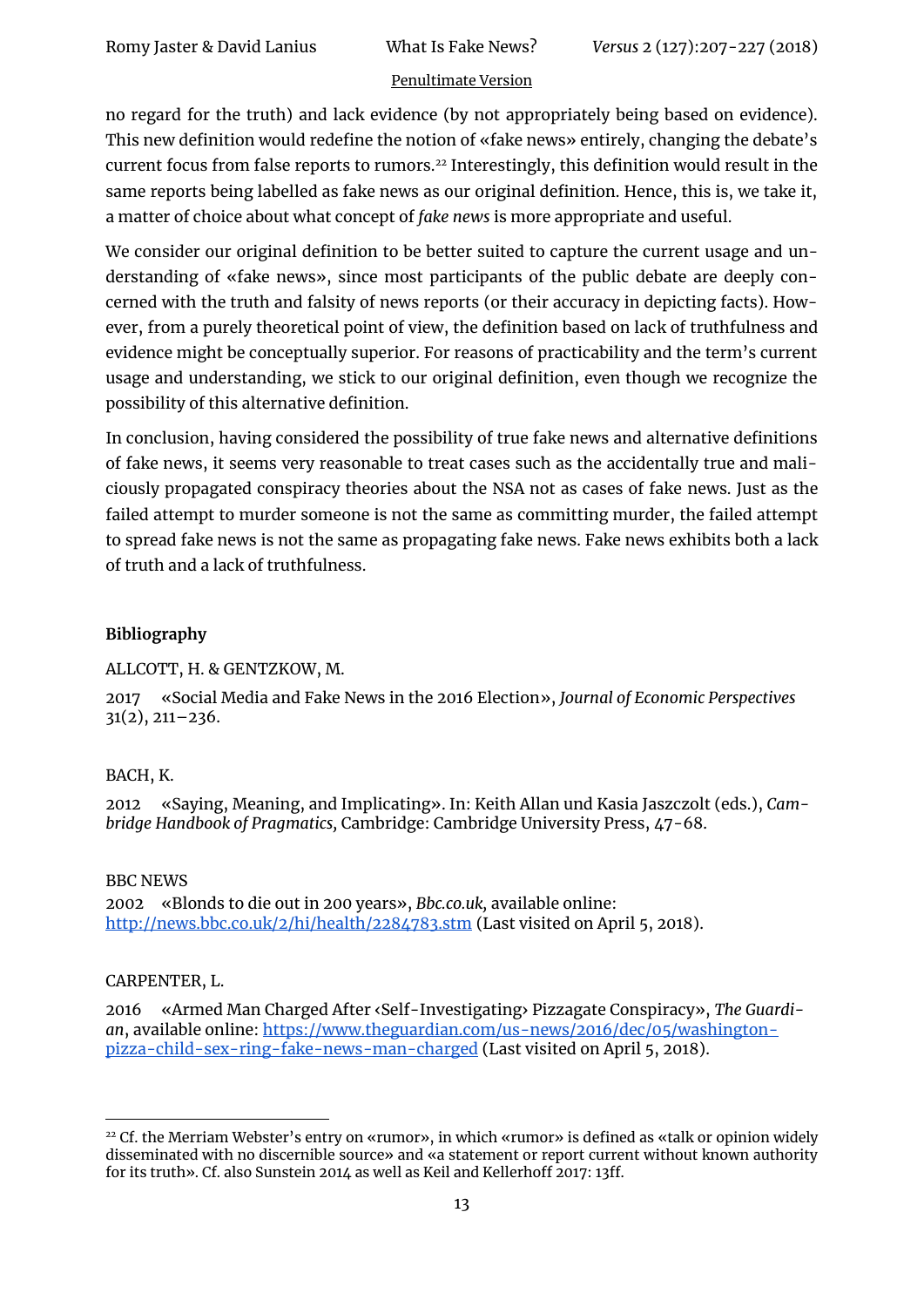#### CARSON, T.

2006 «The Definition of Lying», *Noûs* 40, 284–306.

#### ECO, U.

- 1979 *The Role of the Reader*, Bloomington: Indiana University Press.
- 1994 *The Limits of Interpretation*, Bloomington: Indiana University Press.

#### EKLUND, M.

2011 «What are Thick Concepts?», *Canadian Journal of Philosophy* 41 (1), 25–49.

#### DENTITH, M. R. X.

2017 «The Problem of Fake News», *Public Reason* 8 (1-2), 65-79.

#### FALLIS, D.

2015 «What is Disinformation? », *Library Trends* 63(3), 401-426.

#### FARLEY, R.

2015 Bogus Meme Targets Trump, *Factcheck*, available online: <https://www.factcheck.org/2015/11/bogus-meme-targets-trump> (Last visited on April 5,2019)

#### FLORIDI, L.

2011 *The Philosophy of Information,* Oxford: Oxford University Press.

#### FRANKFURT, H. G.

2005 *On Bullshit*, Princeton: Princeton University Press.

2008 *On Truth*, New York: Knopf.

2016 «Donald Trump Is BS, Says Expert in BS», *Time*, available online: <http://time.com/4321036/donald-trump-bs/> (Last visited on April 5, 2018).

#### GELFERT, A.

2018 «Fake News: A Definition», *Informal Logic* 38 (1), 84-117.

#### GRICE, H. P.

1989 *Logic and Conversation. Studies in the Way of Words*, Cambridge: Harvard University Press.

#### HALE, V.

2017 «Revealed: 1,000-Man Mob Attack Police, Set Germany's Oldest Church Alight on New Year's Eve», *Breitbart News*, available online: [http://www.breitbart.com/london/2017/01/03/dortmund-mob-attack-police-church](http://www.breitbart.com/london/2017/01/03/dortmund-mob-attack-police-church-alight/)[alight/](http://www.breitbart.com/london/2017/01/03/dortmund-mob-attack-police-church-alight/) (Last visited on April 5, 2018).

#### HOLT, J.

2007 *The Daily Show and Philosophy: Moments of Zen in the Art of Fake News*, Malden MA: Wiley-Blackwell.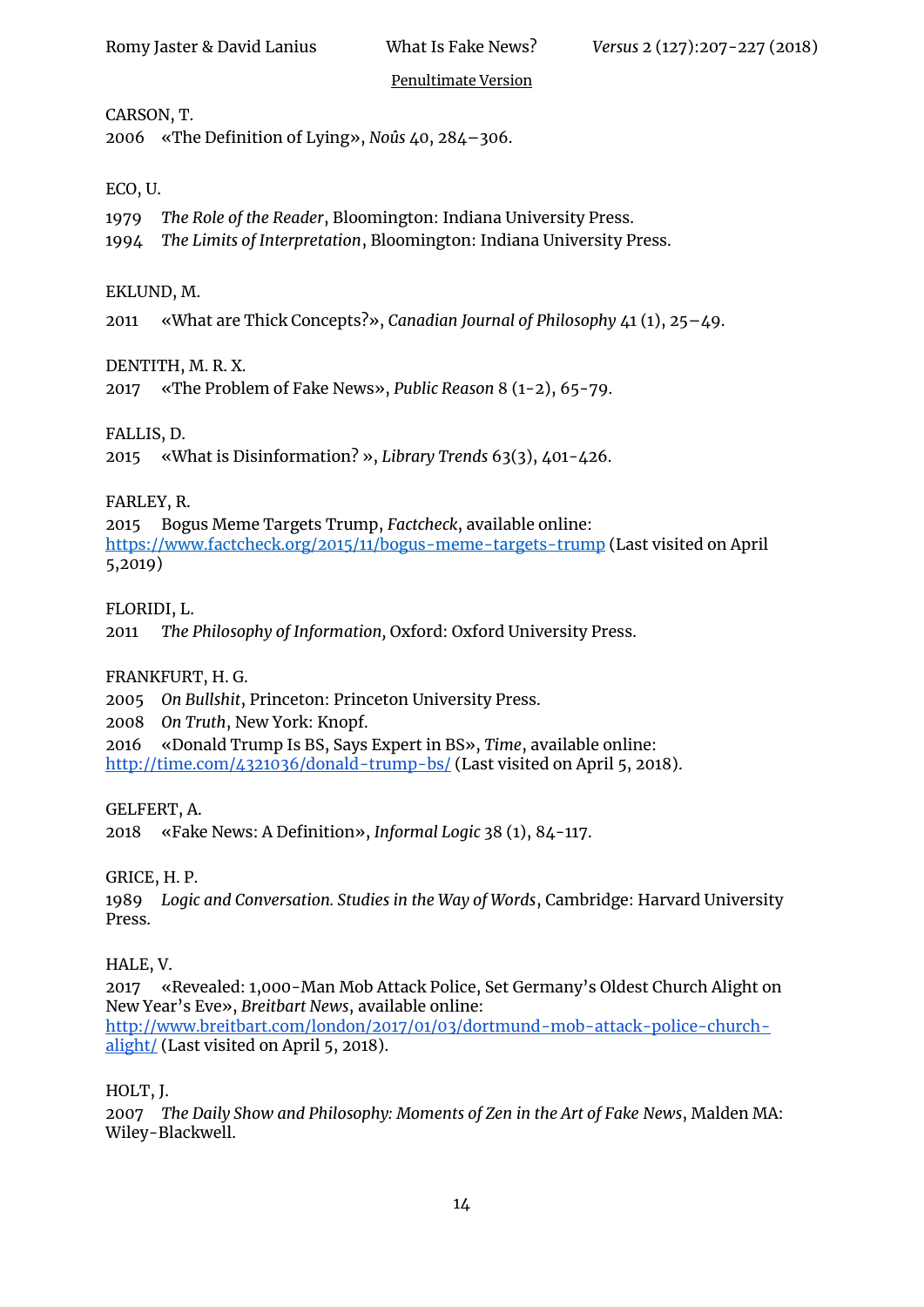#### KEIL, L.-B. AND KELLERHOFF, S.

2017 *Fake News machen Geschichte,* Berlin: Ch. Links Verlag

#### KONIETZNY, B.

2017 «‹1000-Mann-Mob zündet Kirche an›: US-Fake-News verunsichern Dortmund», *NTV,* available online[: https://www.n-tv.de/politik/US-Fake-News-verunsichern-](https://www.n-tv.de/politik/US-Fake-News-verunsichern-Dortmund-article19476011.html)[Dortmund-article19476011.html](https://www.n-tv.de/politik/US-Fake-News-verunsichern-Dortmund-article19476011.html) (Last visited on April 5, 2018).

#### LEVY, N.

2017 «The Bad News About Fake News», *Social Epistemology Review and Reply Collective* 6  $(8)$ , 20-36.

#### MCGREAL, C.

2012 «Iranian news agency Fars reports Onion article on Ahmadinejad as actual news», *The Guardian*, available online: [https://www.theguardian.com/world/us-news](https://www.theguardian.com/world/us-news-blog/2012/sep/28/iran-fars-reports-onion-article-ahmadinejad)[blog/2012/sep/28/iran-fars-reports-onion-article-ahmadinejad](https://www.theguardian.com/world/us-news-blog/2012/sep/28/iran-fars-reports-onion-article-ahmadinejad) (Last visited on April 5, 2018).

#### MEISTER, S.

2016 «The ‹Lisa case›: Germany as a target of Russian disinformation», *NATO Review Magazine,* available online: [https://www.nato.int/docu/review/2016/Also-in-2016/lisa-case](https://www.nato.int/docu/review/2016/Also-in-2016/lisa-case-germany-target-russian-disinformation/EN/index.htm)[germany-target-russian-disinformation/EN/index.htm](https://www.nato.int/docu/review/2016/Also-in-2016/lisa-case-germany-target-russian-disinformation/EN/index.htm) (Last visited on April 5, 2018).

#### MERRIAM WEBSTER

2018 «rumor», *Merriam-Webster.com,* available online: [https://www.merriam](https://www.merriam-webster.com/dictionary/rumor)[webster.com/dictionary/rumor](https://www.merriam-webster.com/dictionary/rumor) (Last visited on April 5, 2018).

#### OREMUS, W.

2017 «Facebook has Stopped Saying ‹Fake News›», *Slate*, available online: [http://www.slate.com/blogs/future\\_tense/2017/08/08/facebook\\_has\\_stopped\\_saying\\_fak](http://www.slate.com/blogs/future_tense/2017/08/08/facebook_has_stopped_saying_fake_news_is_false_news_any_better.html) [e\\_news\\_is\\_false\\_news\\_any\\_better.html](http://www.slate.com/blogs/future_tense/2017/08/08/facebook_has_stopped_saying_fake_news_is_false_news_any_better.html) (Last visited on April 5, 2018).

#### ORESKES, N. AND CONWAY, E. M.

2012 *Merchants of Doubt: How a Handful of Scientists Obscured the Truth on Issues From Tobacco Smoke to Global Warming*, London: Bloomsbury.

#### OXFORD DICTIONARIES

2018 «lie», *Oxforddictionaries.com*, available online: <https://en.oxforddictionaries.com/definition/lie> (Last visited on April 12, 2018). 2018 «news», *Oxforddictionaries.com*, available online: <https://en.oxforddictionaries.com/definition/news> (Last visited on April 12, 2018).

#### QUINN, A.

2017 «Fake News, False Beliefs, and the Need for Truth in Journalism», *International Journal of Applied Philosophy* 31:1, 21-29.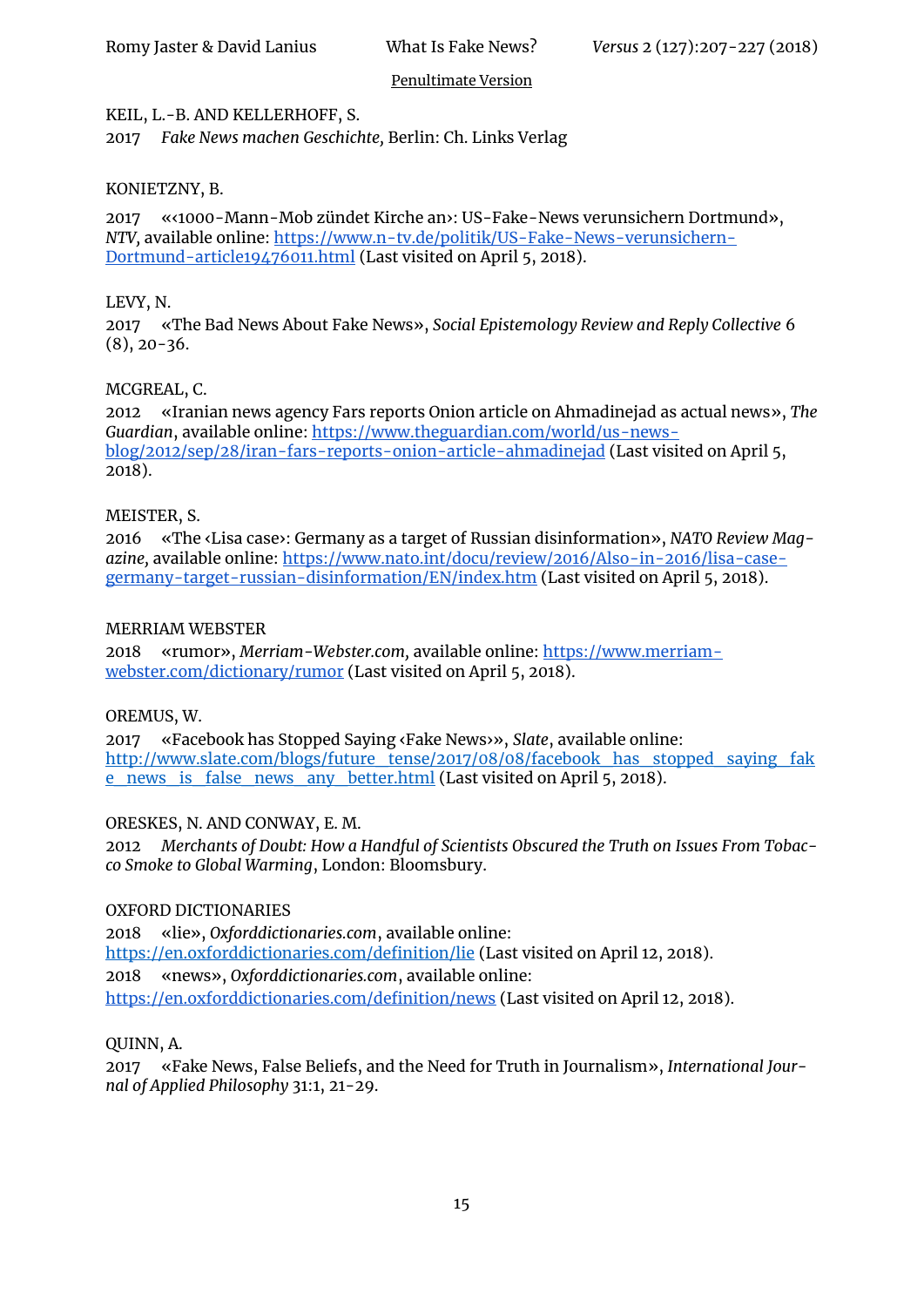#### RIMER, S.

2017 «Fact-Checking ‹Fake News› Stories is a Waste of Time», *World Economic Forum*, available online[: https://www.weforum.org/agenda/2017/07/why-fact-checking-fake](https://www.weforum.org/agenda/2017/07/why-fact-checking-fake-news-stories-is-a-waste-of-time)[news-stories-is-a-waste-of-time](https://www.weforum.org/agenda/2017/07/why-fact-checking-fake-news-stories-is-a-waste-of-time) (Last visited on April 5, 2018).

#### RINI, R.

2017 «Fake News and Partisan Epistemology», *Kennedy Institute of Ethics Journal* 27 (2), E43-E64.

#### SAUL, J.

2002 «Speaker Meaning, What is Said, and What is Implicated», *Nous* 36 (2), 228–248. 2012 *Lying, Misleading, and What is Said: An Exploration in Philosophy of Language and in Ethics,* Oxford: Oxford University Press.

#### SCHMITZ, R.

2012 «Retraction», *This American Life,* available online: <https://www.thisamericanlife.org/460/retraction> (Last visited on April 5, 2018).

#### SILVERMAN, C. AND ALEXANDER, L.

2016 How Teens In The Balkans Are Duping Trump Supporters With Fake News, *Buzzfeed*, available online[: https://www.buzzfeed.com/craigsilverman/how-macedonia-became-a](https://www.buzzfeed.com/craigsilverman/how-macedonia-became-a-global-hub-for-pro-trump-misinfo?utm_term=.xg2Pq08LA#.dfxdGRVA2)[global-hub-for-pro-trump-misinfo?utm\\_term=.xg2Pq08LA#.dfxdGRVA2](https://www.buzzfeed.com/craigsilverman/how-macedonia-became-a-global-hub-for-pro-trump-misinfo?utm_term=.xg2Pq08LA#.dfxdGRVA2) (Last visited on April 5, 2018).

#### SUNSTEIN, C. R.

2014 *On Rumors. How Falsehoods Spread, Why We Believe Them, and What Can Be Done,* Princeton: Princeton University Press.

#### TOPPING, A.

2017 «‹Sweden, who would believe this?›: Trump cites non-existent terror attack», *The Guardian,* available online[: https://www.theguardian.com/us-news/2017/feb/19/sweden](https://www.theguardian.com/us-news/2017/feb/19/sweden-trump-cites-non-existent-terror-attack)[trump-cites-non-existent-terror-attack](https://www.theguardian.com/us-news/2017/feb/19/sweden-trump-cites-non-existent-terror-attack) (Last visited on April 5, 2018).

#### TUR, K. AND VITALI, A.

2015 «Amid Latest Controversy, Trump Claims ‹World's Greatest Memory›», *NBC News,* available online[: https://www.nbcnews.com/politics/2016-election/amid-latest](https://www.nbcnews.com/politics/2016-election/amid-latest-controversy-trump-claims-worlds-greatest-memory-n468621)[controversy-trump-claims-worlds-greatest-memory-n468621](https://www.nbcnews.com/politics/2016-election/amid-latest-controversy-trump-claims-worlds-greatest-memory-n468621) (Last visited on April 5, 2018).

#### WARDLE, C.

2017 «Fake News? It's complicated», *First Draft*, available online[:](https://firstdraftnews.com/fake-news-complicated) <https://firstdraftnews.com/fake-news-complicated> (Last visited on April 5, 2018).

#### WEHNER, M.

2016 «Unser Mädchen Lisa», *Frankfurter Allgemeine Zeitung,* available online: [http://www.faz.net/aktuell/politik/russlands-informationskrieg-hat-angela-merkel-als-](http://www.faz.net/aktuell/politik/russlands-informationskrieg-hat-angela-merkel-als-ziel-14043618.html) $\overline{\text{ziel}}$ -14043618.html (Last visited on April 5, 2018).